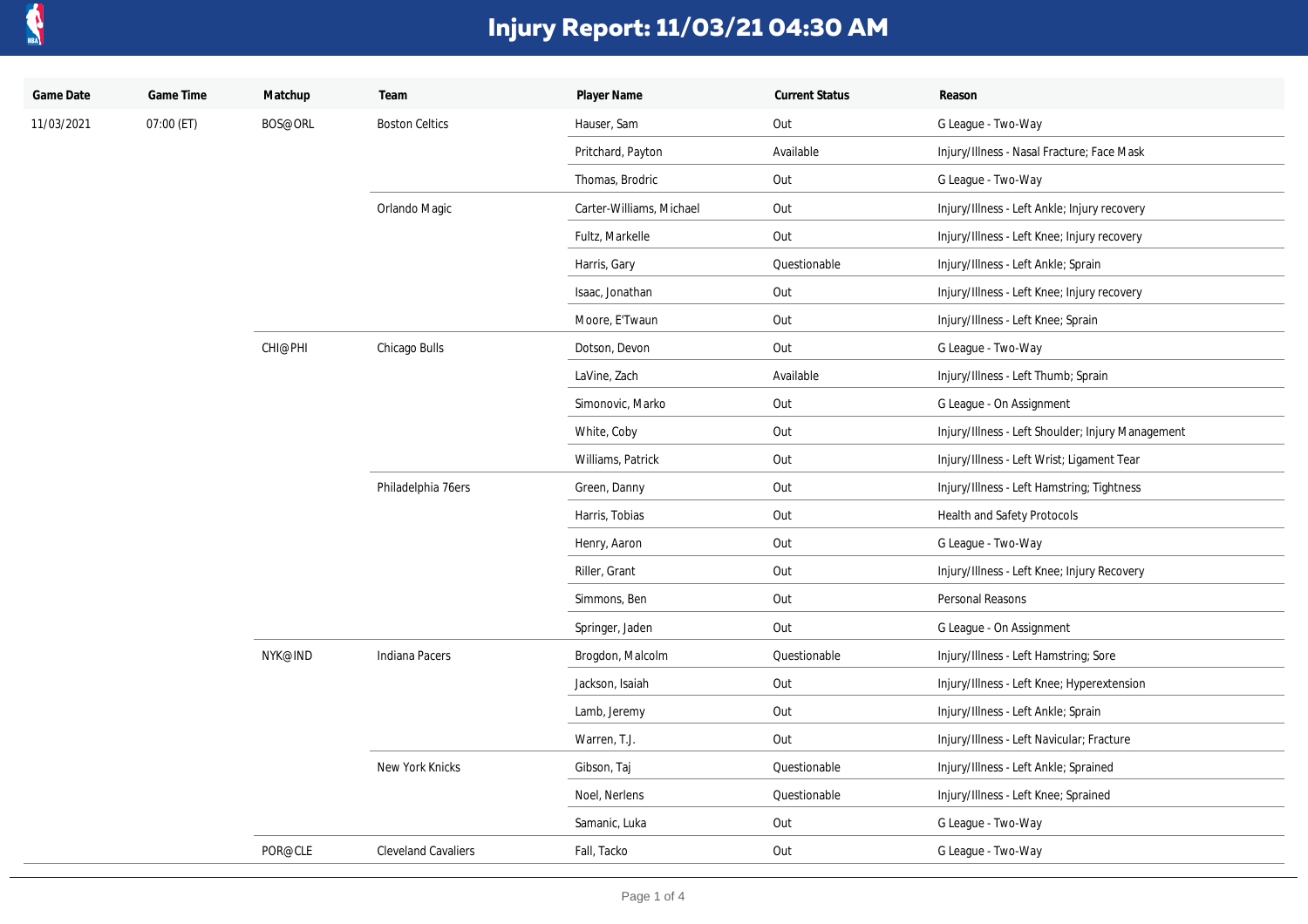

## **Injury Report: 11/03/21 04:30 AM**

| Game Date | Game Time  | Matchup | Team                     | Player Name        | <b>Current Status</b> | Reason                                                 |
|-----------|------------|---------|--------------------------|--------------------|-----------------------|--------------------------------------------------------|
|           |            |         |                          | Love, Kevin        | Out                   | Health and Safety Protocols                            |
|           |            |         |                          | Nembhard Jr., RJ   | Out                   | G League - Two-Way                                     |
|           |            |         |                          | Okoro, Isaac       | Out                   | Injury/Illness - Left Hamstring; Strain                |
|           |            | TOR@WAS | <b>Toronto Raptors</b>   | Barnes, Scottie    | Out                   | Injury/Illness - Right Thumb; Sprain                   |
|           |            |         |                          | Johnson, David     | Out                   | G League - Two-Way                                     |
|           |            |         |                          | Siakam, Pascal     | Out                   | Injury/Illness - Left Shoulder; Injury recovery        |
|           |            |         |                          | Watanabe, Yuta     | Out                   | Injury/Illness - Left Calf; Strain                     |
|           |            |         | Washington Wizards       | Bertans, Davis     | Out                   | Injury/Illness - Left Ankle; Left ankle sprain         |
|           |            |         |                          | Bryant, Thomas     | Out                   | Injury/Illness - Left Knee; Left ACL injury recovery   |
|           |            |         |                          | Gill, Anthony      | Out                   | Injury/Illness - Right Calf; Right calf strain         |
|           |            |         |                          | Hachimura, Rui     | Out                   | Not With Team                                          |
|           |            |         |                          | Winston, Cassius   | Out                   | Injury/Illness - Left Hamstring; Left Hamstring strain |
|           | 07:30 (ET) | ATL@BKN | Atlanta Hawks            | Bogdanovic, Bogdan | Probable              | Injury/Illness - Low Back; Soreness                    |
|           |            |         |                          | Collins, John      | Questionable          | Injury/Illness - Left Foot; Strain                     |
|           |            |         |                          | Okongwu, Onyeka    | Out                   | Injury/Illness - Right Shoulder; Injury Recovery       |
|           |            |         |                          | Young, Trae        | Probable              | Injury/Illness - Right Knee; Soreness                  |
|           |            |         | <b>Brooklyn Nets</b>     | Claxton, Nic       | Out                   | Injury/Illness - N/a; Illness (non-covid)              |
|           |            |         |                          | Irving, Kyrie      | Out                   | Ineligible To Play                                     |
|           | 08:00 (ET) | DEN@MEM | Denver Nuggets           | Cancar, Vlatko     | Out                   | Injury/Illness - Left Hip; Strain                      |
|           |            |         |                          | Cornelie, Petr     | Out                   | G League - Two-Way                                     |
|           |            |         |                          | Murray, Jamal      | Out                   | Injury/Illness - Left Knee; Injury Recovery            |
|           |            |         | <b>Memphis Grizzlies</b> | Brooks, Dillon     | Out                   | Injury/Illness - Left Hand; Fracture Recovery          |
|           |            | LAC@MIN | LA Clippers              | Ibaka, Serge       | Out                   | Injury/Illness - Low Back; Injury recovery             |
|           |            |         |                          | Johnson, Keon      | Out                   | G League - On Assignment                               |
|           |            |         |                          | Leonard, Kawhi     | Out                   | Injury/Illness - Right Knee; ACL - injury recovery     |
|           |            |         |                          | Morris Sr., Marcus | Out                   | Injury/Illness - Left Knee; Injury Maintenance         |
|           |            |         |                          | Preston, Jason     | Out                   | Injury/Illness - Right Foot; Injury recovery           |
|           |            |         |                          |                    |                       |                                                        |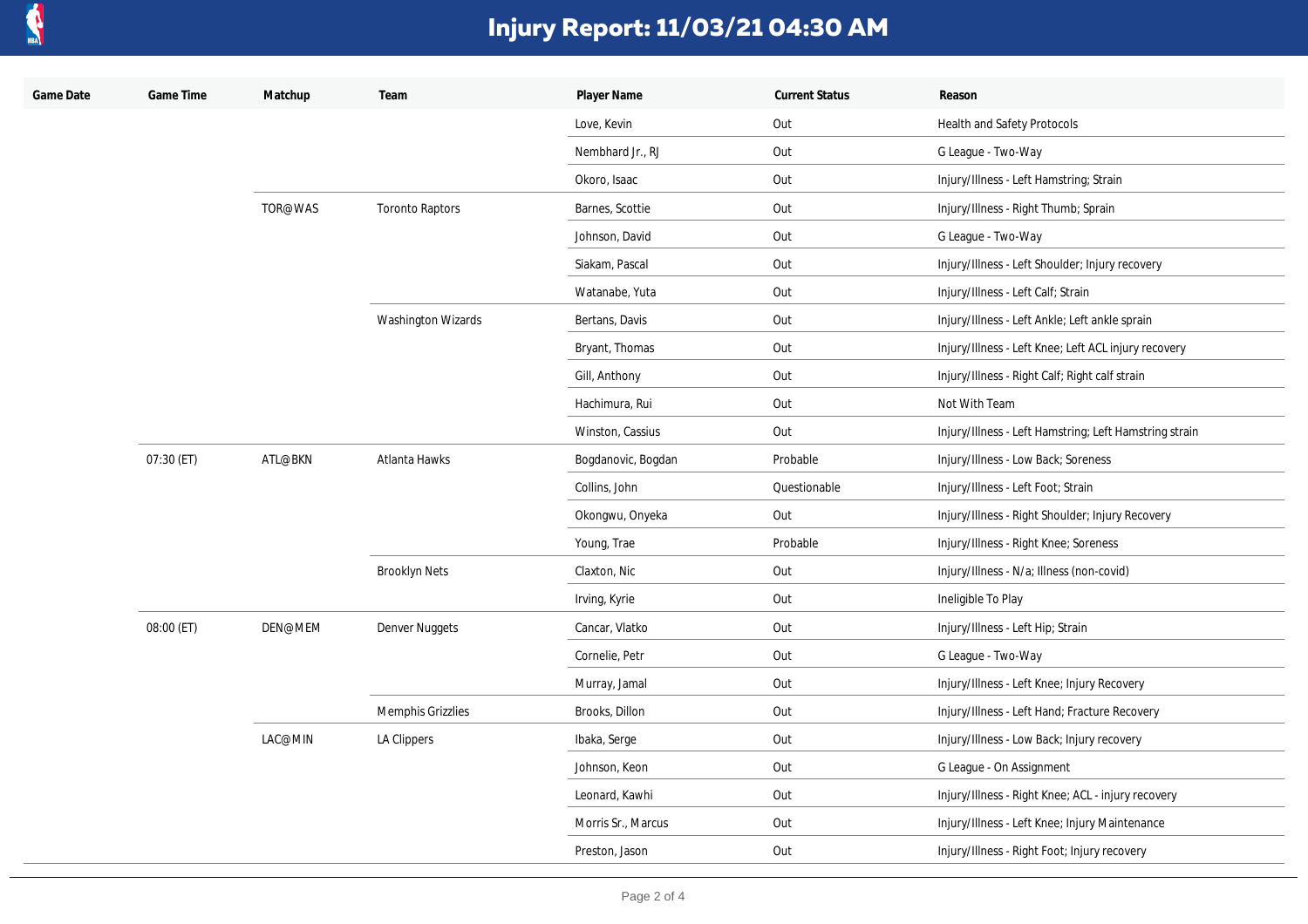

## **Injury Report: 11/03/21 04:30 AM**

| Game Date  | Game Time  | Matchup | Team                         | Player Name         | <b>Current Status</b> | Reason                                                  |
|------------|------------|---------|------------------------------|---------------------|-----------------------|---------------------------------------------------------|
|            |            |         | Minnesota Timberwolves       | Beverley, Patrick   | Questionable          | Injury/Illness - Left Calf; Soreness                    |
|            |            |         |                              | Russell, D'Angelo   | Out                   | Injury/Illness - Right Ankle; Sprain                    |
|            |            |         |                              | Wright IV, McKinley | Out                   | G League - Two-Way                                      |
|            | 08:30 (ET) | DAL@SAS | Dallas Mavericks             |                     |                       | NOT YET SUBMITTED                                       |
|            |            |         | San Antonio Spurs            | Cacok, Devontae     | Out                   | G League - Two-Way                                      |
|            |            |         |                              | Collins, Zach       | Out                   | Injury/Illness - Left Ankle; Stress Fracture            |
|            |            |         |                              | McDermott, Doug     | Questionable          | Injury/Illness - Right Knee; Inflammation               |
|            |            |         |                              | Primo, Joshua       | Out                   | G League - On Assignment                                |
|            |            |         |                              | Wieskamp, Joe       | Out                   | G League - Two-Way                                      |
|            | 10:00 (ET) | CHA@GSW | Charlotte Hornets            | Carey Jr., Vernon   | Out                   | G League - On Assignment                                |
|            |            |         |                              | Kulboka, Arnoldas   | Out                   | G League - Two-Way                                      |
|            |            |         |                              | Lewis, Scottie      | Out                   | G League - On Assignment                                |
|            |            |         |                              | Thor, JT            | Out                   | G League - On Assignment                                |
|            |            |         | <b>Golden State Warriors</b> | Thompson, Klay      | Out                   | Injury/Illness - Right Achilles Tendon; Injury Recovery |
|            |            |         |                              | Wiseman, James      | Out                   | Injury/Illness - Right Knee; Injury Recovery            |
|            |            | NOP@SAC | New Orleans Pelicans         |                     |                       | NOT YET SUBMITTED                                       |
|            |            |         | Sacramento Kings             |                     |                       | NOT YET SUBMITTED                                       |
| 11/04/2021 | 07:00 (ET) | PHI@DET | <b>Detroit Pistons</b>       |                     |                       | NOT YET SUBMITTED                                       |
|            |            |         | Philadelphia 76ers           |                     |                       | NOT YET SUBMITTED                                       |
|            | 07:30 (ET) | BOS@MIA | <b>Boston Celtics</b>        |                     |                       | NOT YET SUBMITTED                                       |
|            |            |         | Miami Heat                   |                     |                       | NOT YET SUBMITTED                                       |
|            |            | UTA@ATL | Atlanta Hawks                |                     |                       | NOT YET SUBMITTED                                       |
|            |            |         | Utah Jazz                    |                     |                       | NOT YET SUBMITTED                                       |
|            | 10:00 (ET) | HOU@PHX | <b>Houston Rockets</b>       |                     |                       | NOT YET SUBMITTED                                       |
|            |            |         | Phoenix Suns                 |                     |                       | NOT YET SUBMITTED                                       |
|            | 10:30 (ET) | OKC@LAL | Los Angeles Lakers           |                     |                       | NOT YET SUBMITTED                                       |
|            |            |         | Oklahoma City Thunder        |                     |                       | NOT YET SUBMITTED                                       |